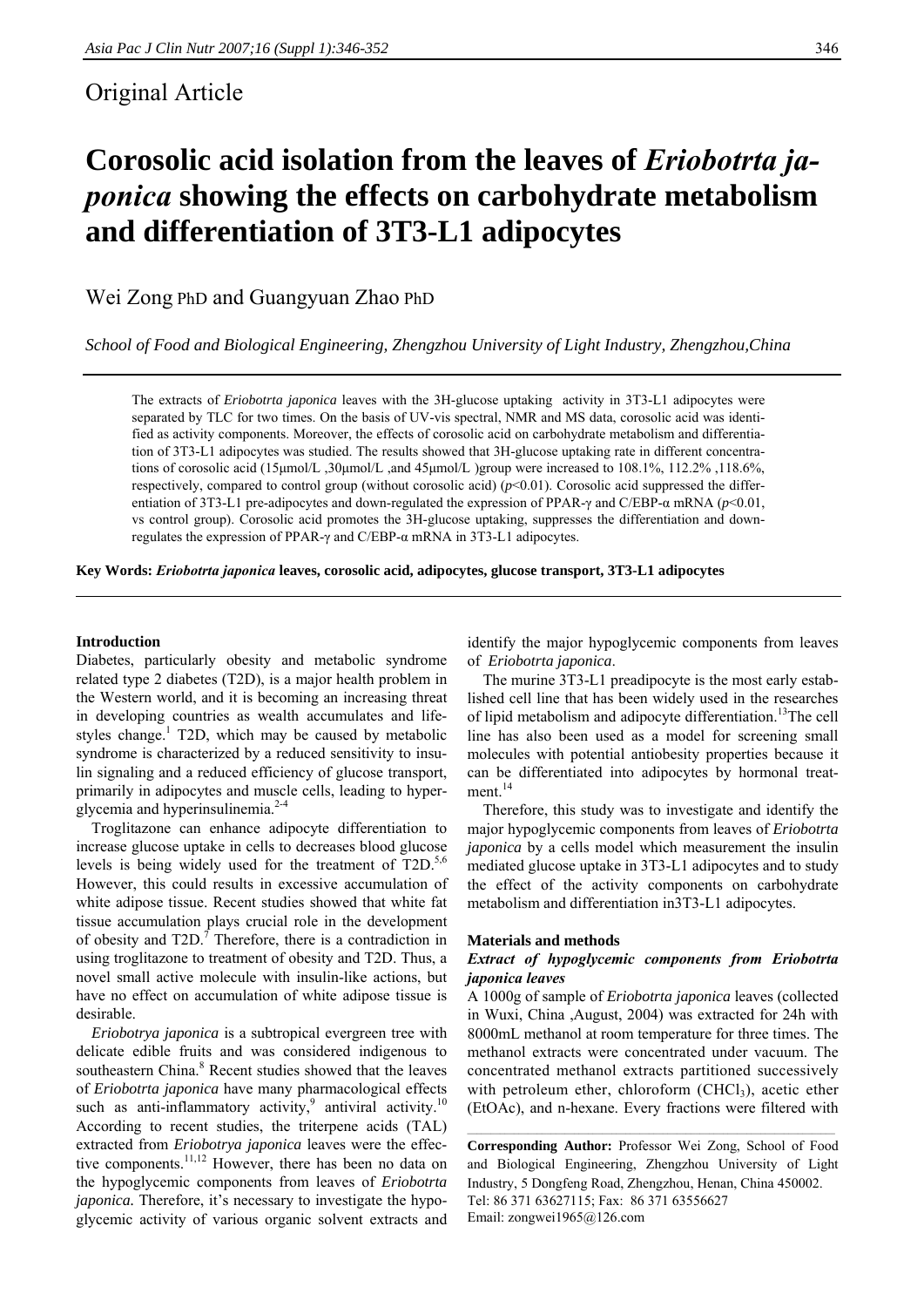Whatman No.1 filter paper. The filtrates were evaporated in vacuum and weighted to determine the yield of soluble constituents.

#### *Thin-Layer Chromatography (TLC)*

Extracts were spotted in a line on the Silica gel (Haiyang Co., Qingdao, China) TLC plate (10cm×20cm, 1mm) to develop in a developer. In first TLC separation, the developer was a mixture of CHCl<sub>3</sub>: acetone  $(4:1, v/v)$ . In the second TLC separation, developer was a mixture of CHCl<sub>3</sub>: methanol (95:5 v/v). After being developed, the plate was sprayed with the solution of  $10\%$  (v/v) sulfuric acid-alcohol and then heated at 105℃ for 15min, the spots were located by a TLC scanner (CAMAG Ltd., Muttenz, Switzerland) at detection wavelength 520 nm and reference wavelength 700nm. The corresponding fractions were scraped off from the plates according to the  $R_f$  values and washed out of Silica gel with methanol.

# *UV- Vis Spectrometry*

UV -Vis Spectrometry absorption spectra of the active components in methanol were recorded on Unico2000 spectrophotometer (Unico, Shanghai, China).

#### *Mass Spectrometry*

Mass Spectra of active components were obtained on a Bruker Esquire-LC instrument (Bruker, Germany) for electro-spray (ESI-MS) measurements (solvent: methanol).

#### *Nuclear Magnetic Resonance (NMR) Spectrometry*

<sup>1</sup>H and <sup>13</sup>C-NMR spectra were obtained on a Bruker AMX-500 MHz spectrometer (Bruker, Germany). Spectra were run in DMSO-d6 and referenced to an internal TMS standard.

# *Cell culture, adipocyte differentiation*

Adipocyte differentiation was induced and glucose uptake activity was assessed according to the method of Liu et al <sup>14</sup> with modifications. 3T3-L1 cells (ATCC, Rockville, USA) were grown in DMEM medium (Huamei Co., Shanghai, China) and supplemented with 10% FBS (Huamei Co., Shanghai, China) at 37℃ to confluency in 12-well plates. Adipocyte differentiation was induced by supplementing the media with a combination of 166.7nmol/L insulin (Sigma Co., USA),  $540.5 \mu$  mol/L IBMX (Sigma Co., USA) , and 255.1 nmol /L DEX (Sigma Co., USA) for 48 h followed by insulin alone for an additional 48 h. The media was then replaced with fresh culture medium (DMEM supplemented with 10% FBS) after 2 days and then every three day thereafter. Uptake experiments were performed 11–12 days post induction of differentiation.

#### *Glucose uptake activity assay*

Glucose uptake activity was analyzed by measuring the uptake of 2-deoxy-D-[3H] glucose (Beijing Atom Technology Co., Beijing, China).<sup>15</sup> Confluent 3T3-L1 adipocytes grown in 12-well plates were washed twice with serum-free DMEM and incubated with 0.5 mL of the same medium at 37℃ for 2 h. The cells were washed three times with Krebs–Ringer–Hepes (KRP) buffer and

incubated with 0.9 mL KRP buffer at 37℃ for 30 min. Insulin or extracts were then added and adipocytes were further incubated at 37℃ for 20 min. Glucose uptake was initiated by the addition of 0.1 mL KRP buffer containing  $0.037 \text{ MBq/L}$  2-deoxy-D- $[^3H]$  glucose and  $0.001 \text{ mmol/L}$ glucose. After 15 min, the assay was terminated by washing the cells three times with cold PBS. The cells were lysed with 0.7 mL of 1% Triton X-l00 at 37℃ for 20 min. The radio activity retained by the cell lysates was determined by a scintillation counter (Tri-Carb 2100TR, Packard, USA). The effect of samples on glucose uptake increase rate in 3T3-L1 adipocytes was calculated as follow:

Glucose uptake increase rate  $(\%)=(As/A_0)\times 100\%$ Here,  $A_S$  is the glucose uptake of samples and  $A_o$  is the glucose uptake of black control groups.

#### *Oil red O staining*

Oil Red O (Huamei Co., Shanghai, China) (0.1 mg/mL) was dissolved in isopropyl alcoho1. Cells were fixed with 10% of formaldehyde for 1 hour at room temperature then stained with 0.1 mg/mL Oil Red O solution for 2 hours at room temperature $\cdot$  All liquid in each well was tipped out and 100 μLof isopropyl alcohol (Huamei Co., Shanghai, China) was added to dissolve the precipitation. The absorbance was determined at 510 nm.<sup>16</sup>

# *RT-PCR for the expression PPAR-γ and C/EBP-α mRNA*

RT-PCR for the expression PPAR- $\gamma$  and C/EBP- $\alpha$  mRNA was carried out by the modify method previously described.<sup>17</sup> Total RNA from culture 3T3-L1 cells were isolated with TRIzol reagent (Huamei Co., Shanghai, China). 1μg of total RNA was used to produce rRNA using an RT-PCR system (Promega, Madison, WI). The reverse transcription (RT) was performed at 42℃ for 1h and heated at 95℃ for 5 min to inactivate the Avian Myeloblastosis Virus Reserse Transcription (AMV RT) enzyme. The cDNA primers for PPAR-γ (Shanghai Biological Co., Shanghai, China) were forward (5'GACCAC TCGCATTCCT-TT3') and reverse (5'CCACAGACTC GGCACT-CA3'). The cDNA primers for C/EBP-α (Shanghai Biological Co., Shanghai, China) were forward (5'GAGGAGGACGAGGCGAAGCA3') and reverse (5' TCCAGCCACCCGAAACCA3'). The cDNA primers for β-actin were forward (5'GTCTTTACGGATG-TCAA CG3') and reverse (5'CCCTGTATGCCTCTGGTC3'). The reaction were denatured at 94℃ for 1 min, annealed at 57℃ for 1 min, and extended at 74℃ for 2 min. Amplication was carried out using 33cycles and final extension was performed at 72℃ for 7 min. The PCR products were loaded onto 1.5% agarose gel stained with ethidium bromide. The relative level of RT-PCR reaction products was measured with Alpha Innotech Imager (spot densitometry program, San Leandro, CA) under UV light. βactin expression was used to normalize relative level of the expression PPAR-γ and C/EBP-α mRNA.

#### *Statistical analysis*

Data were expressed as the means±standard error of the means (S.E.M.). Statistical analyses were performed using a computer program provided in SAS.18 Differences among groups were considered to be statistically signifi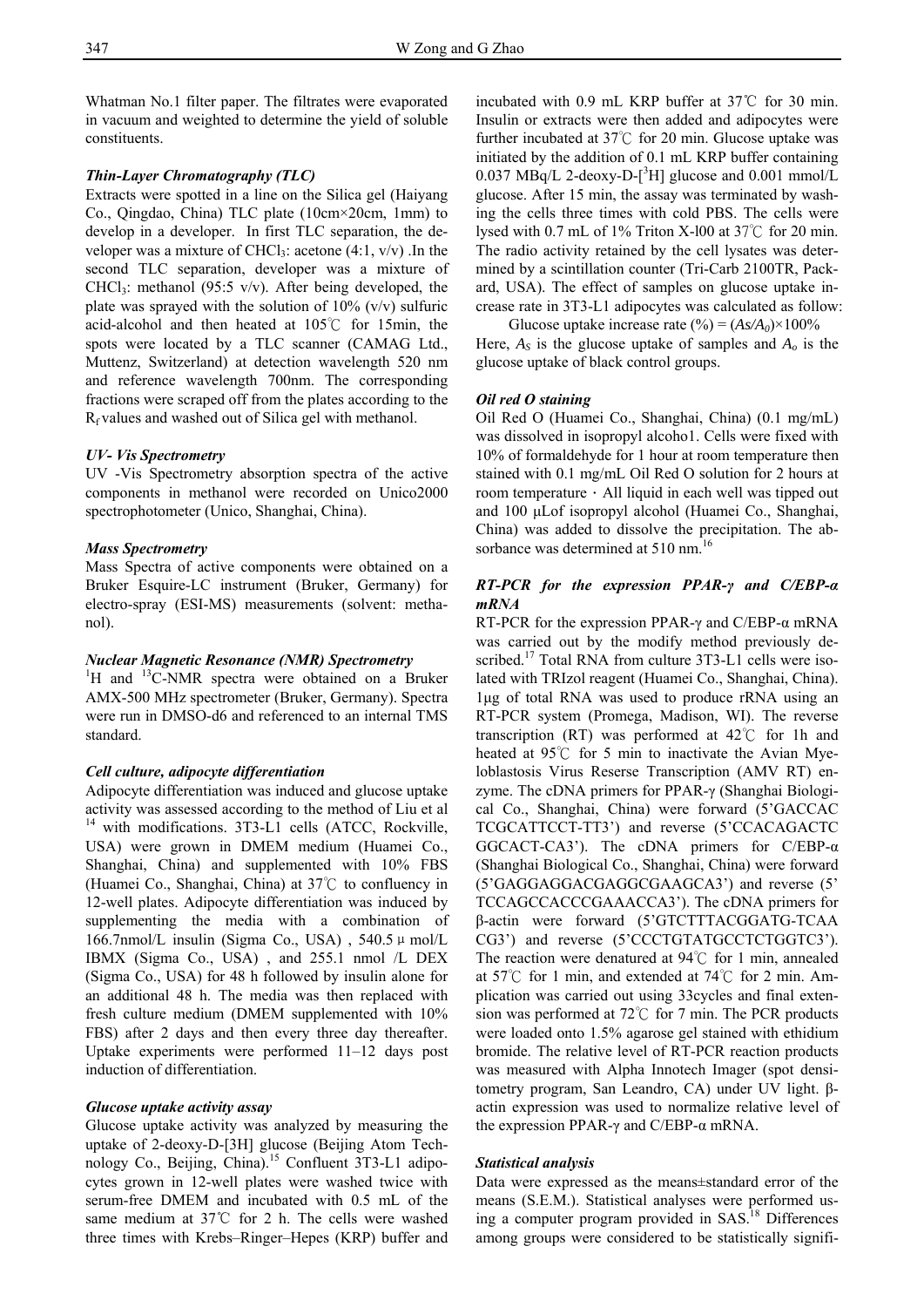cant when the *p<*0.05.

#### **Results and discussion**

# *Hypoglycemic effects of different part from the leaves of Eriobotrta japonica*

The yields of methanol extracts and the partitioned fractions from 1000.0g of freezed-dried *Eriobotrta japonica* leaves are shown in table1. The results indicate that the yield of methanol extracts was 220.52g. The partitioned fractions of methanol extracts increases with increasing polarity of solvent.

Comparison of hypoglycemic effects of different part from the leaves of *Eriobotrta japonica* by a cells model which measurement the insulin mediated glucose uptake in 3T3-L1 adipocytes is shown in Figure 1.

Figure 1 shows that hypoglycemic effects of different part from the leaves of *Eriobotrta japonica.* Methanol extracts of *Eriobotrta japonica* leaves exhibited strong hypoglycemic activity. Furthermore, the n-BuOH extracts (BE) fraction of methanol extracts exhibited stronger hypoglycemic activity than others fractions.

**Table1.** Yields of differ ent organic solvent extracts from the leaves of *Eriobotrta japonica* 

| solvent            | yield(g)        | solvent | yield $(g)$      |
|--------------------|-----------------|---------|------------------|
| methanol           | $220.52\pm0.11$ | EtOAc   | $32.23 \pm 0.04$ |
| petroleum<br>ether | $7.14 \pm 0.02$ | n-BuOH  | $81.26 \pm 0.06$ |
| CHCl <sub>3</sub>  | $16.67\pm0.02$  |         |                  |

Based on 1000.0g of freezed-dried *Eriobotrta japonica* leaves for different organic solvent. Value are means±standard deviation of three replicate analyses.



**Figure 1.** The effect of the extract of *Eriobotrta japonica* leaves for different organic solvent on glucose uptake in 3T3-L1 adipocytes in the absence and presence of extract (20mg/ml). Adipocytes in 12-well plates were incubated for 20 min without treatment, or with the extract of *Eriobotrta japonica* leaves for different organic solvent, then assayed for  $2$ -deoxy-d- $[3H]$  glucose uptake. Data are means±S*.*E*.*M*.*, *n* = 6. \* *p*<0.05, \*\* *p*< 0.01, vs. control.



**Figure 2.** TLC profile of HE from the leaves of *Eriobotrta japonica* as observed by TLC scanner (detection wavelength 520, reference wavelength 700nm). Solvent system: CHCl3/acetone (4:1, v/v). After developed, the plate was partial sprayed with the solution of 10% (v/v) sulfuric acid-alcohol and then heated at 105℃ for 15min



**Figure 3.** The effect of the fractions of BE on glucose uptake in 3T3-L1 adipocytes in the absence and presence of fractions (20mg/mL). Adipocytes in 12-well plates were incubated for 20 min without treatment, or with the the fractions of BE, then assayed for  $2$ -deoxy-d- $[3H]$  glucose uptake. Data are means±S.E.M.,  $n = 6.$  \*  $p < 0.05$ , \*\*  $p < 0.01$ , vs. control.



**Figure 4.** TLC profile of fraction Ш from the leaves of *Eriobotrta japonica* as observed by TLC scanner (detection wavelength 520, reference wavelength 700nm) . Solvent system: CHCl<sub>3</sub>/methanol (95:5 v/v). After developed, the plate was partial sprayed with the solution of  $10\%$  (v/v) sulfuric acidalcohol and then heated at 105℃ for 15min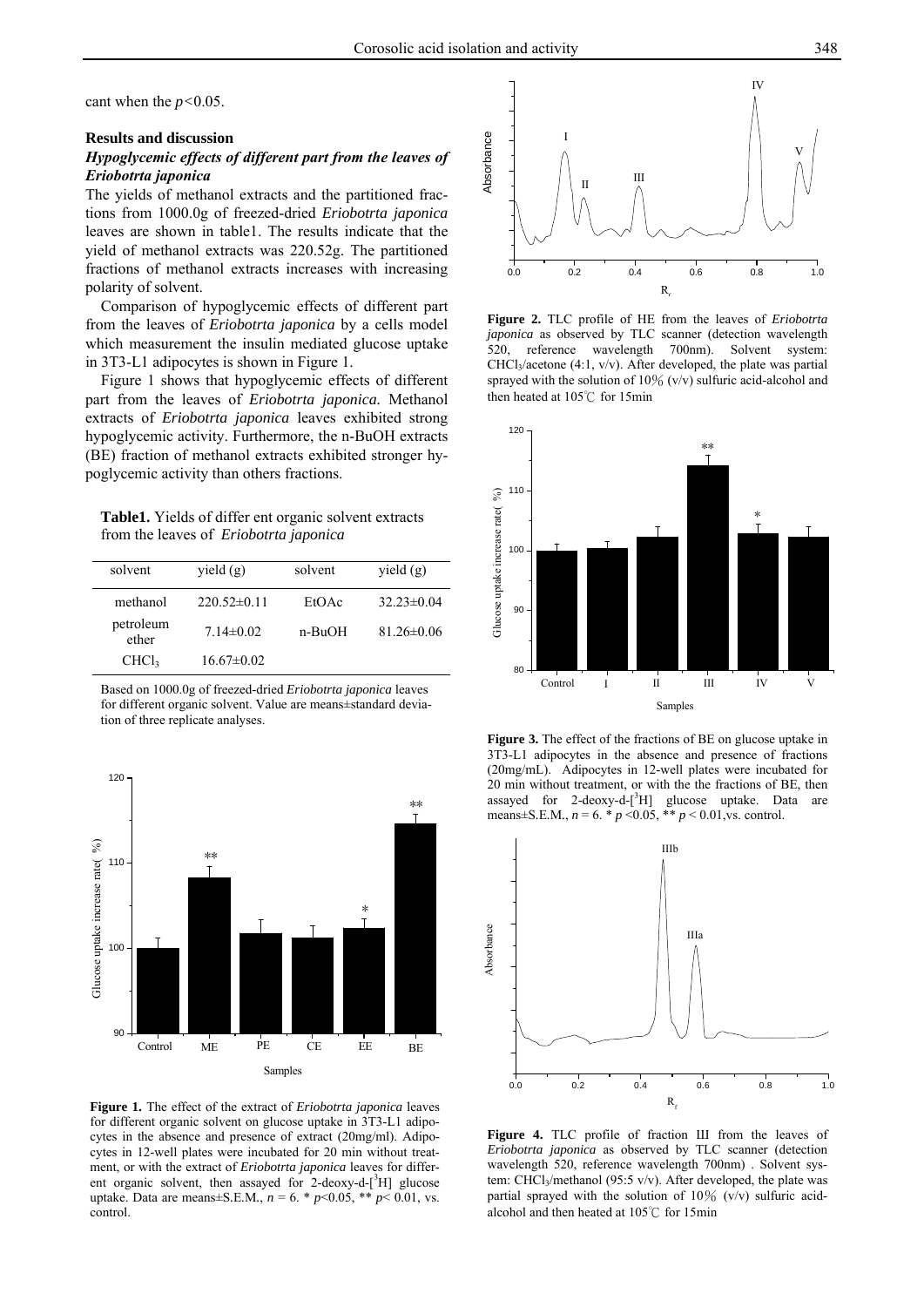#### *Hypoglycemic effects of different fraction from HE*

With the Solvent system (CHCl<sub>3</sub>: acetone =4:1,  $v/v$ ), the BE fraction of methanol extracts was separated into five fractions by TLC (Fig 2). The  $R_f$  of five fractions were 0.16, 0.23, 0.42, 0.79, and 0.94, respectively. Comparison of hypoglycemic effects of five fraction, fraction  $\mathbb{II}$  (R<sub>f</sub> =0.42) possessed remarkable hypoglycemic activities (Fig 3).

# *Hypoglycemic effects of different fraction from fraction*  Ⅲ

The active fraction Ⅲ was further purifed on a silica gel plate by using a CHCl<sub>3</sub>/methanol (95:5 v/v) solvent system. Two subfractions of fractions Ⅲ separated by TLC are shown in Figure 4. The  $R_f$  of the two subfractions were 0.47 and 0.58. Comparison of hypoglycemic effects of subfractions Ⅲa and subfractions Ⅲb, subfractions Ⅲa  $(R_f = 0.58)$  possessed remarkable hypoglycemic activities (Fig 5).

#### *Structure of active components*

The existence of markedly strong hypoglycemic activity were observed in subfraction Ⅲa. Therefore, the present investigation of purification and identification was focused more on this subfraction. Subfraction Ⅲa was further developed on a silica gel plate by using various solvent systems, but no seperation was obtained. So the Structure data of this active components are determined. The structure data were as follows:

White power (methanol). mp251~254℃. The λmax in MeOH solution was 206nm. ESI-MS (m/z): 471[M-1],  $ESI<sup>+</sup>-MS$  $(m/z):$  495[M+Na]; <sup>1</sup>H-NMR(pyridined5,500MHz)δ: 0.97(3H,d,J=6.5Hz), 1.01(3H, d, J=6.5Hz), 0.94, 1.03, 1.06, 1.20,1.25 (3H×5, s, ), 2.61(1H, d, J=11.0Hz, H-18), 3.38(1H, d, J=9.5Hz, H-3β), 4.08 (1H, td, J=11.0, 4.5Hz, H-2β) ,5.46 (1H, t-like, J=3.5Hz, H-12);<br><sup>13</sup>C-NMRδ: 48.1 (C-1), 68.7 (C-2), 83.9 (C-3), 40.1 (C-4), 55.8 (C-5), 18.9 (C-6), 33.7(C-7), 40.2(C-8), 47.8(C-9), 37.3 (C-10), 24.1(C-11), 128.19(C-12), 140.1(C-13), 42.4(C-14), 29.5(C-15), 26.3 (C-16), 48.3(C-17), 54.4 (C-18), 72.4(C-19), 42.2 (C-20), 27.1(C-21), 38.5 (C-22), 29.6 (C-23), 22.2 (C-24), 16.8 (C-25), 17.5(C-26), 24.6 (C-27), 180.7(C-28), 27.3(C-29), 16.6 (C-30).

These data agreed with that of corosolic acid (CA) described by Yamagishi et al.<sup>19</sup> Thus, the molecular of  $C_{30}H_{48}O_4$  was suggested, and the structural formula was shown in Figure 6.

#### *Effect of CA on glucose transport in 3T3-Ll adipocytes*

When the 3T3-Ll adipocytes were incubated in a medium containing 2-deoxy-d-[3H] glucose, although to a lesser extent than 1.0nmol/L insulin, the CA stimulated glucose uptake rate in 3T3-Ll adipocytes significantly. The results showed that 3H-glucose uptaking rate in different concentrations of CA (15μmol/L, 30μmol/L, and 45μmol/L) groups were increased to 108.1%, 112.2% ,118.6%, respectively, compare to control group (without CA) (*p*<0.01). (Fig 7)

To test whether CA could further potentiate insulin's glucose uptake activity, 30μmol/L CA was added to insulin at various concentrations (0–20 nmol/L). Glucose uptake was augmented from that of insulin alone (Fig 8),



**Figure 5.** The effect of the subfractions of Ш on glucose uptake in 3T3-L1 adipocytes in the absence and presence of subfractions (20mg/mL). Adipocytes in 12-well plates were incubated for 20 min without treatment, or with the the subfractions of Ш, then assayed for 2-deoxy-d- $[^3H]$  glucose uptake. Data are means $\pm$ S.E.M.,  $n = 6.$  \*  $p < 0.05$ , \*\*  $p < 0.01$ , vs. control.



**Figure 7.** The effect of CA on glucose uptake in 3T3-L1 adipocytes in the absence and presence of insulin (1 nmol/L). Adipocytes in 24-well plates were incubated without treatment, or with insulin, or with CA, then assayed for 2-deoxy-d-[3H] glucose uptake. Data are means $\pm$ S.E.M.,  $n = 6$ . \*\*  $p < 0.01$ , vs. control.

indicating that synergistic effect exists between CA and insulin.

## *Effect of CA on fat content changes in 3T3-Ll adipocytes*

The effect of CA on fat content changes in 3T3-Ll adipocytes was shown in Figure 9.The fat contents in the differentiating 3T3-L1 cells decreased with the increase of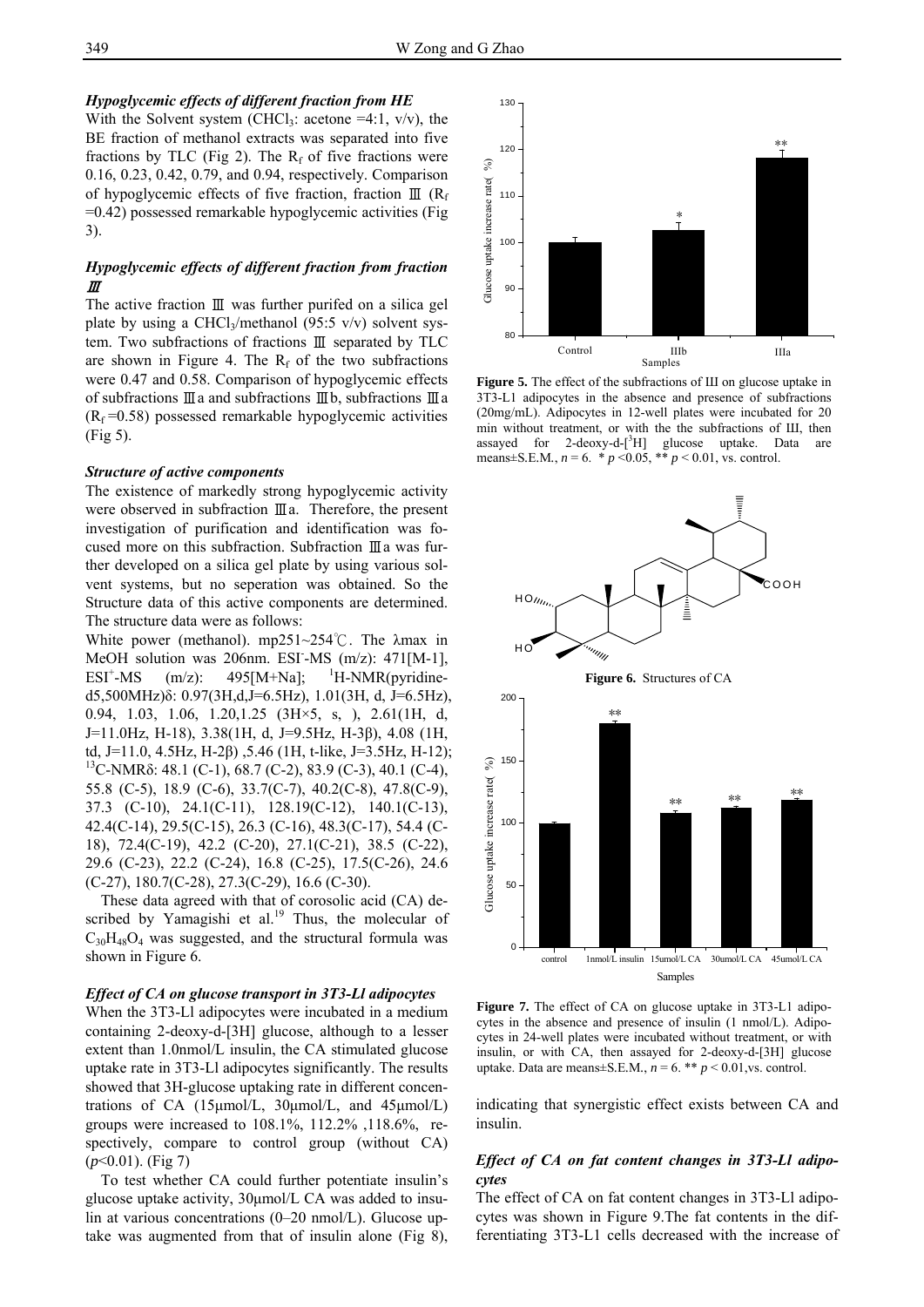

**Figure 8.** Combined effects of insulin and CA on glucose uptake in 3T3-L1 adipocytes. Differentiated 3T3-L1 cells were incubated with insulin in the presence or absence of 30μmol/LCA, and then assayed for the glucose uptake activities. Data are means±S*.*E*.*M*.*,  $n = 6$ . **■**,insulin; •,insulin +30umol/L CA.



**Figure 9.** The effect of CA on the fat contents in 3T3-L1 adipocytes in the absence and presence of different concentration CA (15μmol/L, 30μmol/L, and 45μmol/L). Adipocytes in 24-well plates were incubated without treatment, or with with CA, then assayed for fat contents by oil red O staining. Data are means $\pm$ S.E.M.,  $n = 6.$  \*\*  $p < 0.01$ , vs. control.

CA concentrations in medium. This demonstrated that CA has a dose-dependent inhibition effect on 3T3-L1 cells' differentiation.

# *Effect of CA on the expression of PPAR-γ and C/EBP-α mRNA*

The Effect of CA on the expression of PPAR-γ and C/EBP- $\alpha$  mRNA in 3T3-L1 adipocytes were determined using RT-PCR (Fig 10 and Fig 11). The RT-PCR analysis showed that the expression of PPAR-γ and C/EBP- $α$ mRNA in 3T3-L1 adipocytes decreased with the increase of CA concentrations in medium. This demonstrated that CA also has a dose-dependent inhibition effect on the expression of PPAR-γ and C/EBP-α mRNA in 3T3-L1 adipocytes.

Glucose and fat are two major substrates for energy production in animals. Coordination between their metabolism in providing energy is sophisticated and is regulated by many hormonal and metabolic factors.



**Figure 10.** The effect of CA on the Expression of PPAR-γ mRNA in 3T3-L1 adipocytes in the absence and presence of different concentration CA (15μmol/L ,30μmol/L ,and 45μmol/L ).(A) The expression of PPAR-γ mRNA .Lane 1:control; Lane 2: 15μmol/L CA; Lane 3: 30μmol/L CA; Lane 4: 45μmol/L CA. (B) The analysis of PPAR-γ mRNA from RT-PCR. Spot densitometry program of Alpha Innotech Imager (San Leandro, CA) was used to measure the relative level of RT-PCR reaction products under UV light. The relative level of PPAR-γ mRNA was expressed as a percentage of PPAR-γ vs β-actin mRNA levels. Data are means±S*.*E*.*M*.*,  $n = 6$ . \*\*  $p < 0.01$ , vs. control.



**Figure 11.** The effect of CA on the Expression of C/EBP-αmRNA in 3T3-L1 adipocytes in the absence and presence of different concentration CA (15μmol/L ,30μmol/L ,and 45μmol/L ).(A) The expression of C/EBP-α mRNA .Lane 1:control; Lane 2: 15μmol/L CA; Lane 3: 30μmol/L CA; Lane 4: 45μmol/L CA. (B) The analysis of C/EBP-α mRNA from RT-PCR. Spot densitometry program of Alpha Innotech Imager (San Leandro, CA) was used to measure the relative level of RT-PCR reaction products under UV light. The relative level of  $C/EBP-\alpha$  mRNA was expressed as a percentage of C/EBP-α vs β-actin mRNA levels. Data are means±S*.*E*.*M*.*,  $n = 6.$  \*\*  $p < 0.01$ , vs. control.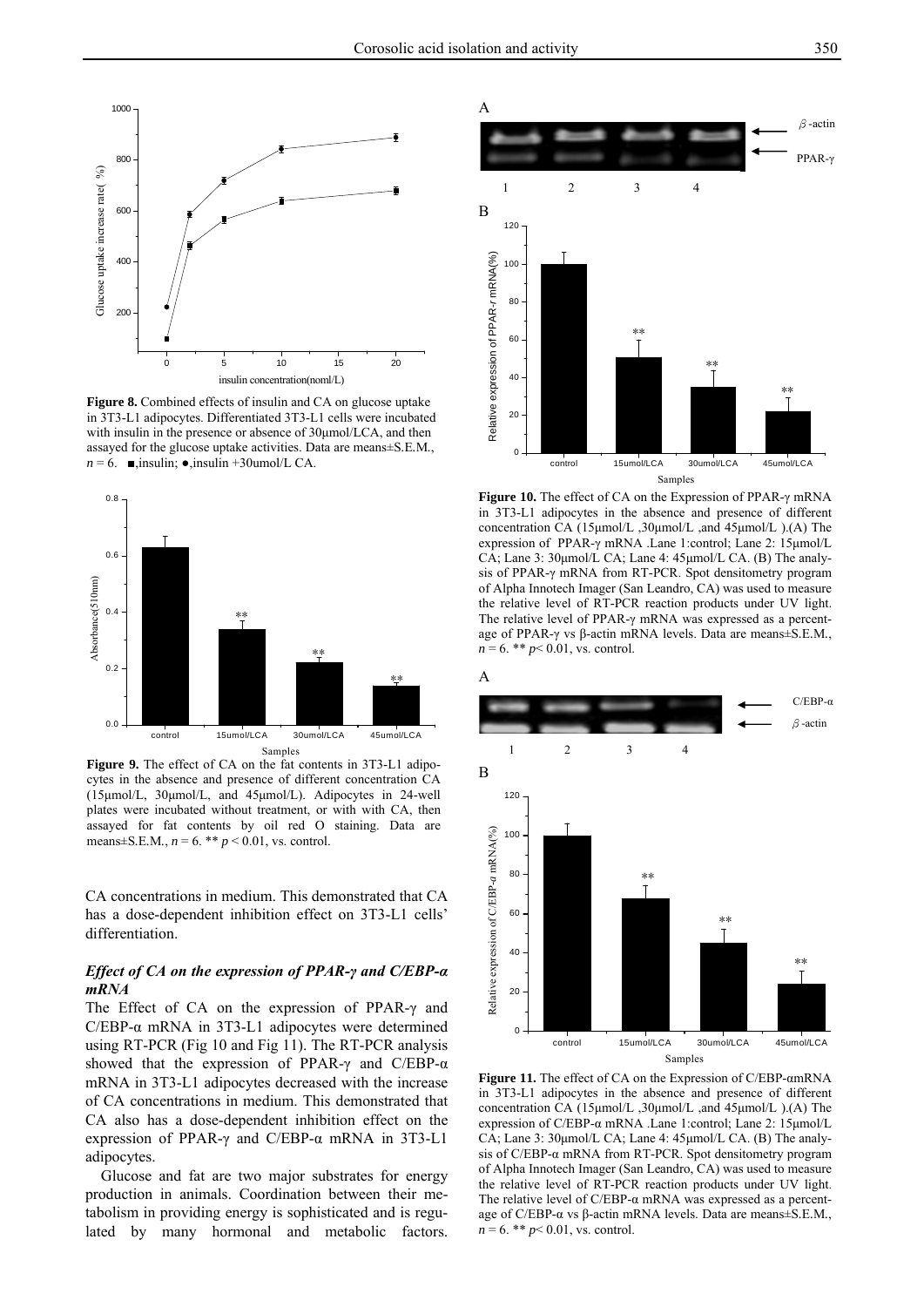Disturbance of the energy homeostasis may cause serious clinical syndromes that are manifested by abnormal blood glucose or fatty acid levels. For instance, level is increased. Although adipose tissue accounts for only 5-20% of glucose disposal, much of the work on insulinstimulated glucose transport has been performed in adipocytes, due to the fact that many mechanistic studies with regard to insulin's action have been easier to carry out in this tissue.

Carbohydrate metabolism and differentiation of 3T3- L1 adipocytes are associate with diabetes. $20$  peroxisome proliferator-activated receptor (PPAR)-γ and the CCAAT/enhancer binding Protein C/EBP family (C/EBPα,β,andδ) were critical factors in 3T3-L1preadipocyte differentiation.<sup>21</sup> PPAR<sub>Y</sub> is a member of the nuclear receptor superfamily of transcription factors and it is predominatly expressed in adipose tissue.<sup>22</sup> C/EBP family are basic leucine zipper transcription factors.<sup>23,24</sup> C/EBP family and PPARγ are sequentially expressed during 3T3- L1 preadipocyte differentiation.<sup>25-28</sup> The promoters of several adipogenic genes are regulated by these transcription factors. Therefore, PPARγ and C/EBP family are key transcription factors for adipocytes differenation.<sup>29</sup> In this study, the expression of PPAR $\gamma$  and C/EBP- $\alpha$  induced by DEX, IBMX, and insulin was inhibited together with adipogenis measure by oil red O staining. So it is appears that CA decreased fat accumulation by inhibited the expression of PPARγ and C/EBP-α. We therefore suggest that its effect on glucose uptake might be one of the mechanisms for its anti-diabetic action.

In this work we found that CAwhich separated from leaves of *Eriobotrta japonica* has stimulates glucose uptake and potentiates insulin-stimulated glucose uptake in 3T3-L1 adipocytes. Furthermore, CA not only stimulates glucose transport, but also inhibits the differentiation of preadipocytes into adipocytes. This suggests that, unlike most other anti-diabetic drugs, CA may reduce blood glucose without increasing adiposity

#### **Acknowledgements**

The financial support provided by Henan Natural Science Foundation (no. 0224380092), China is greatly appreciated.

#### **References**

- 1. Zimmet PKG, Alberti KG, Shaw J. Global and societal implications of the diabetes epidemic. Nature 2001;41: 782–7.
- 2. Kahn BB, Flier JS. Obesity and insulin resistance. J Clin Invest 2000;106: 473–81.
- 3. Li J,Stenbit AE,Katz EB,Charron MJ, Houseknecht KL.Reduced glucose uptake precedes insulin signaling defects in adipocytes from heterozygous GLUT4 knockout mice . FASEB J. 2000;14: 1117-25.
- 4. Cho HJ,Park J,Lee HW,Lee YS,Kim JB .Regulation of adipocyte differentiation and insulin action with rapamycin. Biochem. Biophy.Res. Commun. 2004;321: 942-8.
- 5. Iwanishi M, Kobayashi M. Effect of pioglitazone on insulin receptors of skeletal muscles from high-fat-fed rats. Metabolism 1993; 42: 1017-21.
- 6. Kreagen EW, James DE, Jenkins AB. A potent in vivo effect of ciglitazone on muscle insulin resistance induced by high fat feeding of rats. Metabolism 1989; 38:1089-93.
- 7. Larsen T M, Toubro S, Astrup A. PPAR gamma agonists in the treatment of typeⅡdiabetes:is increased fatness commensurate with long-term efficacy. Int J Obes Relat Metab Disord 2003; 27:147-61
- 8. Cuevas J, Salvador-Sola FJ, Gavila´n J. Loquat fruit sink strength and growth pattern. Scientia Horticulturae 2003; 98:131–7.
- 9. Fukumura H M, Tanastnl S. Anti-inflammatory constituents of topically applied crude drugs. 1. Constituents and anti-inflanmiatory effect of *Eriobotrya japonica* (Thunb.). Chem. Pharm. Bull 1986; 34:2614.
- 10. de Tonansai N, de Simnne F, Pizra C. Constituents of *Eriobotrta japonica*. A study of their antiviral properties. J .Nat .Prod. 1992;55:1067.
- 11. Taniguchi S, Imayoshi Y, Kobayashi E, Takamatsu Y, Ito H, Hatano T. Production of bioactive triterpenes by Eriobotrya japonica calli .Phytochem.2002;59: 315-23.
- 12. Yan H, Jun L, Qi C. Anti-oxidative effect of triterpene acids of *Eriobotrya japonica* (Thunb.)Lindl. leaf in chronic bronchitis rats. Life Sci. 2006;78:2749 –57.
- 13. Green H. An established celI line and its differentiation in culture II : Factors affecting adipose conversion. cell1975;5:19- 27.
- 14. Liu F, Kim J, Li Y, Liu X, Li J, Chen,X. An extract of *Lagerstroemia speciosa L.* has insulin-like glucose uptake-stimulatory and adipocyte differentiation-inhibitory activities in 3T3-L1 cells, J.Nutr. 2001;131: 2242–47.
- 15. Usui I, Imamura T, Huang J, Satoh H,Olefsky JM. Cdc42 is a Rho GTPase family member that can mediate insulin signaling to glucose transport in 3T3-L1 adipocytes. J. Bio. Chem. 2003; 278, 13765–74.
- 16. Susan A, Habinowski, Lee A. The Effects of AICAR on Adipocyte Differentiation of 3T3-L1 Cells. Biochem. Biophy.Res.Commun.2001; 286, 852–6.
- 17. Kim H S, Liang L, Dean R G, Hartzell DL,Baile CA, Liang L. Inhibition of preadipocyte differentiation by myostatin treatment in 3T3-L1 cultures. Biochem. Biophysi. Res. Commun. 2001;281:902-6.
- 18. SAS Users' Guide, Statistical Analysis Systems Institute, Cary, NC, USA, 2002.
- 19. Yamagishi T, Zhang DC, Chang JJ. The cytotoxic principles of Hyptics capitata and the structures of the new triterpenes hyptatic acid A and B. Phytochem.1988; 27:3213.
- 20. Hoist D,Grimaldi PA. New factors in the regulation of adipose differentiation and metabolism.Curt Opin Lipidol 2002;13:241-5
- 21. Mukherjee R, Jow L, Bilakovics J, Klausing K, Mais DE, Faulkner A, Croston GE, Paterniti JR, Hoener PA. A selective peroxisome proliferator-activated receptor-gamma (PPAR gamma) modulator blocks adipocyte differentiation but stimulates glucose uptake in 3T3-L1 adipocytes.Molecular Endocrinology. 2000,14: 1425-33.
- 22. Tontonoz P, Graves RA, Budavari AI, Erdjument-Bromage H, Lui M, Hu E, Tempst P, Spiegelman BM . Adipocytespecific transcription factor ARF6 is a heterodimeric complex of two nuclear hormone receptors, PPARγ and RXRα. Nucleic.Acids .Res. 1994; 22: 5628- 34.
- 23. Hattori T, Ohoka N,Inoue Y, Hayashi H, Onozaki K. C/EBP family transcription factors are degraded by the proteasome but stabilized by forming dimer. Oncogene2003,22: 1273-80.
- 24. Wei E, Lehner R, Vance DE. C/EBP alpha activates the transcription of triacylglycerol hydrolase in 3T3-L1 adipocytes . Biochem. J.2005;338: 959-66.